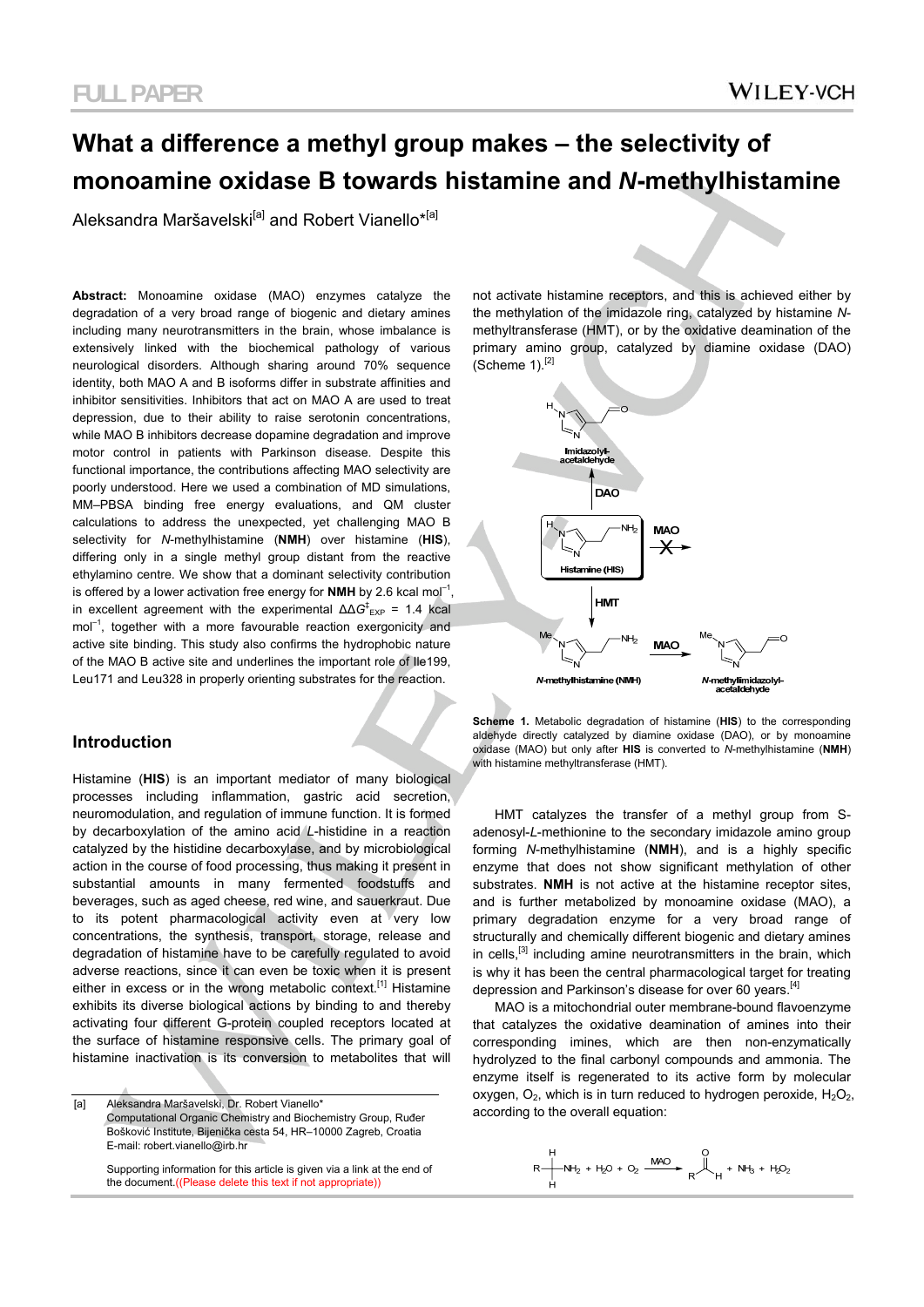MAOs operate using the flavin adenine dinucleotide (FAD) cofactor, which is, in contrast to the majority of other flavoenzymes, covalently bound to a cysteine through an 8αthioether linkage (Figure 1). During the catalytic reaction, FAD is reduced to  $FADH<sub>2</sub>$  by accepting two protons and two electrons from the substrate. Although having around 70% sequence identities and a conserved pentapeptidic sequence (Ser-Gly-Gly-Cys-Tyr) that binds the identical FAD cofactor,<sup>[5]</sup> both the A and the B isoforms of the enzyme differ on the basis of their substrate affinities and inhibitor sensitivities,<sup>[6]</sup> but it is assumed they act by the same mechanism. Each isoform is present in specific subsets of neurons, where they metabolize neurotransmitters, and both are found in liver, where biogenic amines are rapidly metabolized to less bioactive forms for excretion. Inhibition of MAOs has a notable neuroprotective effect, since the MAO catalyzed reactions yield neurotoxic products such as hydrogen peroxide and aldehydes.<sup>[7,8]</sup> However, despite tremendous research efforts devoted to MAOs over several decades, neither the catalytic nor the inhibition mechanisms of MAO have yet been unambiguously established.



Figure 1. Position of the active site within the MAO B crystal structure (2XFN.pdb) indicating the flavin cofactor (FAD) and three tyrosine residues that all form the "aromatic cage" structural feature. Atom numbering of the FAD fragment is shown in the bottom-right box.

Recently, we performed the first quantum mechanical study that demonstrated the prevailing feasibility of the two-step direct hydride transfer mechanism over several alternative pathways for the dopamine degradation using QM-only cluster model of the MAO B enzyme.<sup>[9]</sup> This study was later extended by considering the full enzyme dimensionality through the empirical valence bond QM/MM approach, which gave the activation free energy of 16.1 kcal mol<sup>-1</sup>,<sup>[10]</sup> being in excellent agreement with the experimentally determined value of 16.5 kcal mol<sup>-1</sup>,<sup>[11]</sup> thus supporting the proposed hydride transfer mechanism. Our mechanistic picture is already gaining some affirmation in the literature,  $[12]$  and is fully corroborated by a very recent  $13C$  kinetic isotope effect measurements on a related polyamine oxidase flavoenzyme.<sup>[13]</sup> The focus of the present work will be on employing this mechanism in understanding differences in **HIS** and **NMH** degradation.

After successful heterologous over-expression and purification of recombinant human MAO in yeast,  $[14]$  the threedimensional structures of human MAO A and MAO B have been solved at a resolution of 2.2 Å and 1.65 Å, respectively.<sup>[15,16]</sup> These showed that the active-site cavities are reached from the flavin-binding site at the core to the surface of the protein and are mainly hydrophobic, ending in an "aromatic cage" near the flavin where three tyrosines align the substrate towards the N5– C4a region of the flavin (Figure 1). Mutational studies of these residues in MAO  $B^{[17]}$  have shown that even though none of these residues is essential to catalysis, the affinity for and turnover of substrates is significantly altered in the mutants. For example, the  $K<sub>m</sub>$  value for benzylamine increases by more than 10-fold in the Tyr435Phe mutant.<sup>[17]</sup> These residues also exert a dipole effect on the substrate that can make the amine more susceptible to oxidation.<sup>[17]</sup> Therefore, key features for substratepositioning in the active site are proximity and orientation relative to the N5–C4a region of the flavin ring (Figure 1).

The notion and experimentally observed fact that **HIS** is not a physiological MAO substrate, whereas **NMH** is,[18] poses a very important and intriguing question: for a promiscuous enzyme such as MAO, what is the origin of its unexpected selectivity towards two very similar compounds, yet completely identical in their reactive ethylamino chain parts? The answer to this question might turn significant in designing novel and more efficient MAO inhibitors that are all in the clinical use as antidepressant and antiparkinsonian drugs, $[6,19]$  while obtained results should suggest guidelines for the modification of the reactivity of these enzymes, providing achievements for the biotechnology and rational protein engineering. In the present study we used a combination of molecular dynamics (MD) simulations, MM-PBSA binding free energy calculations and quantum mechanical cluster approach to computationally address, for the first time in the literature, the substrate specificity of MAO B with two substrates, histamine (**HIS**) and *N*methylhistamine (**NMH**), differing only in a single methyl group far away from the reactive centre.

#### **Results and Discussion**

**Molecular Dynamics Simulations.** Our analysis was initiated by examining the conformational flexibility of **HIS** and **NMH** molecules within the MAO B active site. For that purpose, classical MD simulations were performed and their stability was evaluated by analyzing the Root Mean Squared Deviation (RMSD) as a function of time, which measures how much the protein structure changes over the course of the simulation (Figure S1). The RMSDs for both substrates were not so much different from each other, and during the first 100 ns, RMSDs of all complexes were steadily increased as the enzyme deviated from its initial structure. After the initial 150 ns, the RMSD values cluster and remain in a narrow range around 2.5 Å, confirming the validity of the employed simulation times.

We monitored the orientation of substrates relative to the enzyme FAD co-factor with particular focus on the distance between the α–carbon on the substrate and the N5 atom on the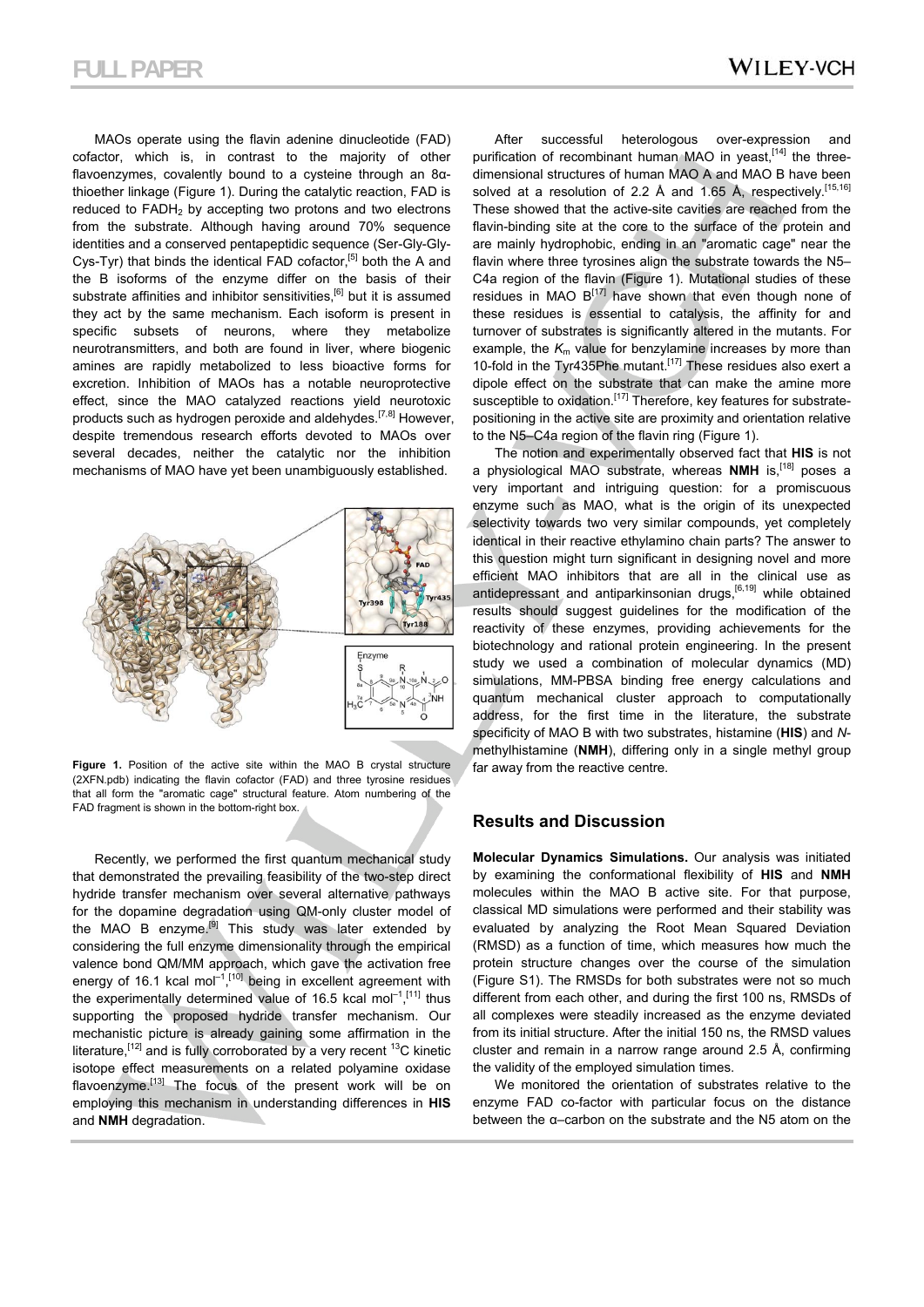FAD co-factor (Figure 2) as these two sites represent the abstracting and accepting centres for the hydride transfer.<sup>[9,10,20]</sup> respectively, and their close vicinity assures substrate reactive conformation. Visual inspection of the evolution of these distances indicates that, for the **NMH** substrate, there is practically always a reactive conformation in either of the two MAO B subunits associated with αC(substrate)–N5(FAD) distances between 3–4 Å. This agrees with our earlier DFT calculated value of 3.198 Å in the Michaelis complex of dopamine within a cluster model of the MAO B enzyme,<sup>[9]</sup> and the results presented later. In contrast, simulations with the **HIS** substrate reveal that in one MAO B subunit a reactive conformation is even never achieved as, during the first 200 ns, all αC(substrate)–N5(FAD) distances are found well above 4 Å, and then start reaching values as high as 8–14 Å in the last 100 ns of simulations (Figure 2), which indicates substrate departure from the active site. These observations are further supported by the calculated average αC(substrate)–N5(FAD) distances during the whole 300 ns MD simulations, which are 4.994 and 6.224 Å for **NMH** in both enzyme subunits, while are increased to 5.820 and 7.243 Å for **HIS**. Taken all together, these results indicate that it is somewhat easier for **NMH** to achieve reactive conformations within the active site, which represents a small contribution towards the selectivity of MAO B for this substrate.



**Figure 2.** Evolution of the αC(substrate)–N5(FAD) distances during MD simulations for monocationic *N*-methylhistamine (top) and histamine (bottom) within the MAO B active site. The values corresponding to each of the enzyme subunits are indicated with red and black colours.

From these MD simulations, we identified three major reasons to why **NMH** is better anchored within the enzyme, thus better prepared for the catalytic step (representative structures are shown in Figure 3). Firstly, it appears that during simulations **NMH** prefers the *gauche* conformation in which there is an intramolecular hydrogen bond between its ethylamino group and the imidazole imino nitrogen (Scheme 2), while **HIS** is mostly found in the *trans* conformation, the latter being its most dominant physiological form.<sup>[21]</sup> This is evident upon inspecting the distances between the relevant ring imino- and chain amino nitrogen atoms (Figure S2), which give averages of 3.403 and 4.043 Å for **NMH** in both MAO B subunits, while are significantly higher at 4.490 and 4.745 Å for **HIS**, thus clearly indicating a larger preference for the intramolecular hydrogen bonding in **NMH**. Although, during MD simulations, the conformational preferences of substrate molecules are modulated by the protein binding pocket and the results may not necessarily reflect the preferences of the unbound systems, a possible explanation for this trend is offered by analyzing the corresponding p*K*a values.



**Figure 3.** Representative structure of the most populated cluster of MAO B in complex with *N*-methylhistamine (left) and histamine (right) obtained after the clustering analysis of the corresponding MD trajectories. *N*-methylhistamine is properly positioned for the chemical reaction orienting its ethylamino group towards the N5 atom of the FAD co-factor.

Interestingly, while basicities of ring imino nitrogens in **NHM** and **HIS** are identical (both  $pK_a$  values reported at 5.8),<sup>[22]</sup> the basicity of the ethylamino group in **NMH** is slightly lower ( $pK_a$  = 9.57 vs.  $pK_a = 9.75$  in HIS),<sup>[22]</sup> thus suggesting slightly higher acidity of the corresponding -NH<sub>3</sub><sup>+</sup> moiety in NMH. This implies that the cationic ethylamino group in **NMH** is somewhat more likely to form the intramolecular hydrogen bonding than in **HIS**, as it, for example, follows from the proposed  $pK_a$  slide rule.<sup>[23]</sup> This *gauche* conformation results in a more rigid and compact structure of **NMH**, which is less likely to move around the active site, and once it establishes a reactive conformation it remains in it for a longer time. In contrast, the preferred *trans* conformation of **HIS** makes it more flexible, thus allowing it to assume many orientations other the necessary reactive ones. Secondly, the imidazole ring in **HIS** has an acidic N–H group, permitting unreactive conformations to be achieved by its ability to form hydrogen bonds with active site residues, particularly interesting being those with the N5 atom and the near carbonyl group on the FAD co-factor (Figure 1). Since the former site is responsible for the C(α)–hydride abstraction, this hinders the **HIS** reactivity.



**Scheme 2.** Possible *trans* and *gauche* conformations of the monocationic histamine (**HIS**, R = H) and *N*-methylhistamine (**NMH**, R = Me).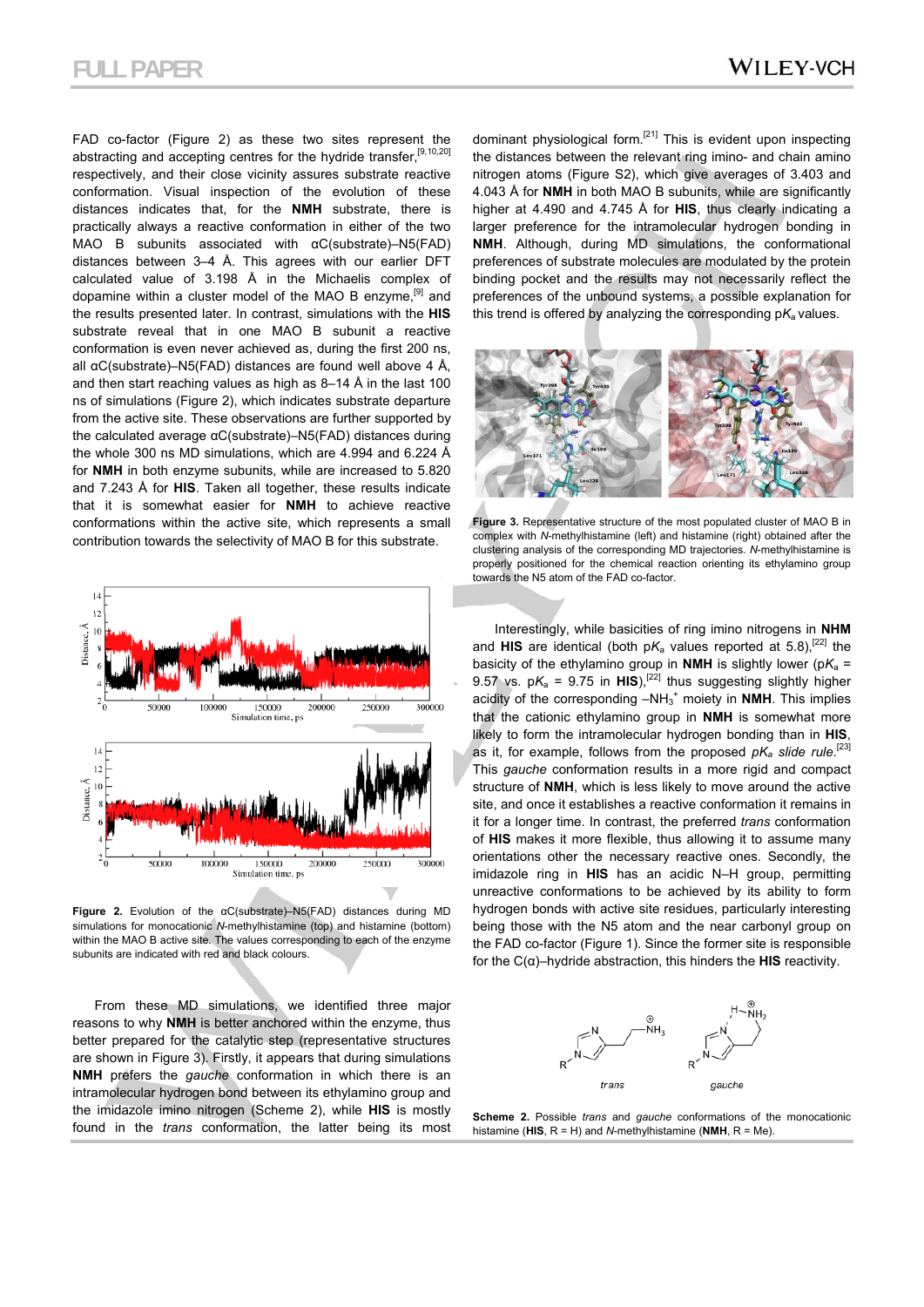| Table 1. MM-PBSA calculated binding free energies ( $\Delta G_{bind}$ ) and their components <sup>[a]</sup> for the monocationic histamine (HIS) and N-methylhistamine |  |  |  |  |  |  |
|------------------------------------------------------------------------------------------------------------------------------------------------------------------------|--|--|--|--|--|--|
| (NMH) within the MAO B active site (in kcal mol <sup>-1</sup> ).                                                                                                       |  |  |  |  |  |  |

| Svstem     | Evpw    | $E_{elec}$                      | $E_{PB}$ |          |                        | $E_{\text{nonpolar}}$ $\Delta H_{\text{gas}}$ $\Delta H_{\text{solv}}$ $\Delta H_{\text{bind}}$ $T \Delta S$ $\Delta G_{\text{bind}}^{[b]}$ | $\Delta G_{\rm bind, EXP}^{[\rm C]}$ | $K_m^{[c,d]}$       | $K_{\text{cat}}$ / $K_{\text{m}}^{[c,e]}$ |
|------------|---------|---------------------------------|----------|----------|------------------------|---------------------------------------------------------------------------------------------------------------------------------------------|--------------------------------------|---------------------|-------------------------------------------|
| HIS        |         | $-15.0$ $-139.1$ $144.7$ $-3.2$ |          | $-154.1$ |                        | $141.5$ $-12.6$ $-15.3$ $2.8 \pm 0.8$                                                                                                       | $-3.3$                               | ~14000              | 0.875                                     |
| <b>NMH</b> | $-23.3$ | $-131.4$ 136.6 $-3.3$           |          |          | $-154.7$ 133.3 $-21.4$ | $-15.8$ $-5.6 \pm 0.5$ $-5.2$                                                                                                               |                                      | $166 \pm 8.1$ 210.8 |                                           |

[a] EVDW = van der Waals contribution from MM; Eelec = electrostatic energy calculated by the MM force field; EPB = electrostatic contribution to the solvation free energy calculated by PB; Enonpolar = nonpolar contribution to the solvation free energy calculated by empirical model. [b] Standard errors (SE) are calculated as SE = SD / √(sample size), where SD = standard deviation and sample size was 100 structures in our case. [c] Experimental results from Edmondson and co-workers.<sup>[11]</sup> [d] in  $\mu$ M. [e] in min<sup>-1</sup>  $\mu$ M<sup>-1</sup> × 1000.

The mentioned hydrogen bonds are further promoted by the stabilizing π–π stacking interactions of the **HIS** imidazole ring with the phenyl rings of the "aromatic cage" Tyr398 and Tyr435 (Figure 3), which all position the converting ethylamino group far from the enzyme co-factor and disable the catalysis. Thirdly, the substitution of the acidic imidazole N–H fragment in **HIS** with the N–Me group in **NMH** strongly favours hydrophobic interactions within the demonstrated hydrophobic nature of the MAO B active site<sup>[24]</sup> especially with the side chains of Leu171, Ile199 and Leu328 (Figure S3) that keep **NMH** anchored in the active site and properly oriented for the reaction. As expected, for around half of the simulation time, **HIS** makes no interactions with any of the three mentioned residues, while during the rest of simulations the number of interactions is mostly between 0 and 1. In contrast, **NMH** always forms hydrophobic contacts with at least one of those residues, and frequently with all three (Figure S3). It seems that particularly significant are interactions with Ile199, which was experimentally proposed as the "gating residue" in MAO B,  $[25,26]$  in some studies together with Tyr326.<sup>[27]</sup> Interestingly, Ile199 is conserved in all known MAO B sequences except bovine MAO B, which has Phe in this position that is, in turn, a conserved residue in the analogous position in MAO A. It is suggested that in a "closed conformation", Ile199 separates hydrophobic entrance- and substrate cavities in MAO B thus producing a bipartite configuration of the active site, while its "open conformation" allows the fusion of both cavities to a large total volume of  $\sim$ 700 Å<sup>3</sup>, much larger than a monopartite substrate cavity of  $\sim$ 550 Å<sup>3</sup> in MAO A, and a successful substrate or inhibitor binding.<sup>[25,26]</sup> Conversion of Ile and Tyr gating side chains to Ala residues in MAO B resulted in no major structural alterations in the active site, but the double-mutated enzyme exhibits inhibitor-binding properties more similar to those of MAO A than to MAO  $B<sub>1</sub><sup>[27]</sup>$  which together with the observation that Ile199Ala mutant show an increase in binding affinity for reversible MAO B inhibitors that bridge both cavities,[27] underlines a critical role of Ile199 in determining substrate and inhibitor binding specificity for MAO B. The results presented here provide further confirmation in this direction as this insight should prove valuable in the design of high affinity and specific reversible MAO B inhibitors.

In order to quantify these observations, we employed MM– PBSA analysis to estimate the absolute binding free energies for both **NMH** and **HIS** within the MAO B active site and to obtain detailed information about energetic contributions that govern these interactions (Table 1). Looking first at the overall binding free energies, our results clearly confirm that **NMH** is significantly better accommodated within MAO B as evidenced in a negative ∆*G*bind value. This conclusion is strongly supported by a particularly impressive agreement between the calculated  $\Delta G_{bind}$ (**NMH**) = –5.6 kcal mol<sup>-1</sup> and the related experimental value of ∆*G*<sub>bind</sub> = –5.2 kcal mol<sup>-1</sup>, derived from the only available experimentally measured  $K_m(\text{NMH})$  value of 166  $\pm$  8.1 µM.<sup>[11]</sup> Although the matching quantitative agreement for **HIS** is only moderate, the results in Table 1 are very useful in indicating that intrinsic gas-phase binding enthalpies are practically the same for both substrates, so are the entropic contributions, which is sensible knowing the structural similarity among both substrates. Difference in the MAO B selectivity towards **NMH** and **HIS** originates from different enzyme solvation enthalpy term, ΔH<sub>solv</sub>, which is much less-positive for **NMH**, thus leading to more exergonic and favourable binding. This suggests that MAO B is somewhat better preorganized to accommodate **NMH**, being fully in line with the observed stabilizing hydrophobic interactions reported for **NMH** here, in this way contributing to the MAO B selectivity. In ending this section, we note in passing that estimated errors of the MM–PBSA calculations shown in Table 1 are an order of magnitude lower than the discussed ∆G<sub>bind</sub> values, offering some validity to the presented conclusions.

Although the focus of this work is on relative differences in the MAO B selectivity towards two very similar substrates, a somewhat significant mismatch between the calculated and experimentally derived ∆*G*bind values for **HIS** deserves some comment. Given the complexity of computationally evaluating binding free energies of small molecules within large biological systems, and the known imperfections in the used state-of-theart MM-PBSA approach,<sup>[28]</sup> a quantitative disagreement of 6.1 kcal mol $^{-1}$  would, to some extent, even be acceptable for this kind of calculations. Still, this points to a conceptual difference, since the experimental value is negative (ΔG<sub>bind</sub> < 0), suggesting a favourable binding, while the computational value is positive (∆*G*bind > 0), indicating an unlikely binding of **HIS** to the MAO B active site (Table 1). Even though the measured ∆*G*bind for **NMH** is around 2 kcal mol<sup>-1</sup> more exergonic, thus correctly implying a little competition between **NMH** and **HIS** for the MAO B binding when both substrates are present, the experimental ∆*G*bind(**HIS**)  $= -3.3$  kcal mol<sup>-1</sup> would not help in explaining the experimental fact that **HIS** alone is not at all a physiological MAO B substrate, but has to be *N*-methylated before the enzymatic conversion.<sup>[18]</sup> While the value for **NMH** was precisely measured at  $K_m = 166 \pm 100$ 8.1 μM,[11] Edmondson and co-workers experienced difficulties in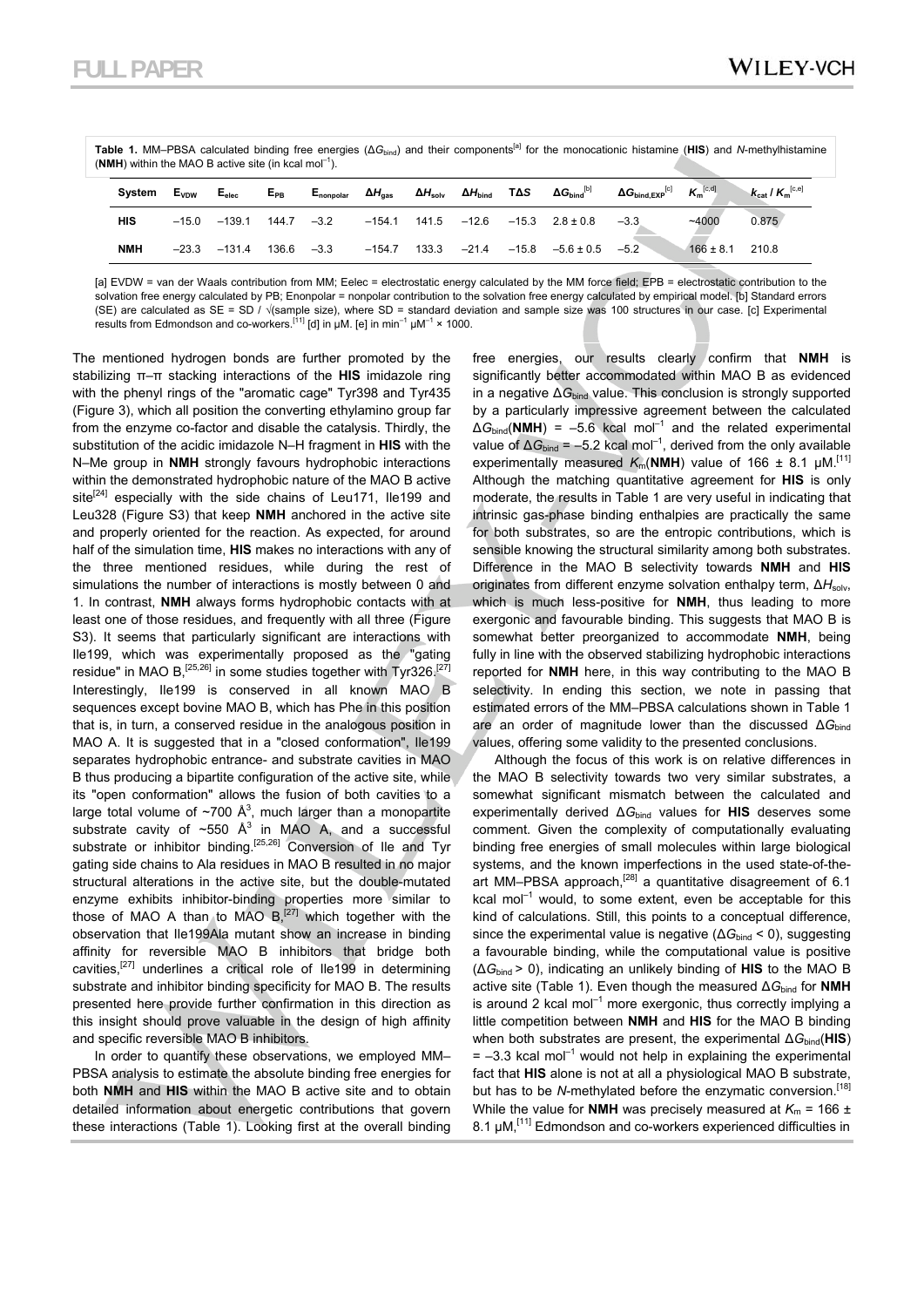

**Figure 4.** Structures of relevant stationary points for the MAO B catalyzed degradation of *N*-methylhistamine (**NMH**) within a cluster model of the enzyme. Geometries of the corresponding systems with histamine (**HIS**) are analogous.

measuring the *in vitro K*m data for **HIS** and reported only an approximate value of  $K_m \sim 4000 \mu M$ ,<sup>[11]</sup> which leads us to conclude that it is likely associated with some uncertainty and perhaps somewhat overestimating the binding. In addition, experimental  $K_m$  values<sup>[11]</sup> were not attained using the complex two substrate kinetics with both amine and oxygen,<sup>[29]</sup> which was shown by Ramsay and co-workers can give  $1-2$  kcal mol<sup>-1</sup> variations in the  $K_m$  values for the oxidised and reduced forms of MAO B.[29] All of this sheds some concerns about a direct comparability among measured and computed ∆*G*bind(**HIS**), and data reported here should primarily be regarded in terms of their interrelation, which indicates a trend that is strongly in line with experiments, and less from the viewpoint of the absolute agreement with experimental values. Taken all together, we feel that a more precise ∆*G*bind,EXP(**HIS**) should be closer to zero, or even slightly positive, which would then be more consistent with the fact that **HIS** is not at all metabolized by MAO B *in vivo*. [18]

**Quantum Mechanical Analysis of the Catalytic Reaction.**  Following molecular dynamics simulations, we created a cluster model of the MAO B enzyme with both **HIS** and **NMH** substrates, including the FAD co-factor and Tyr60, Tyr188, Tyr326, Tyr398, Tyr435 and Gln206 residues, together with two active site water molecules, whose initial positions are analogous to those in the available MAO B crystal structure<sup>[25]</sup> and which we previously demonstrated are chemically involved in the catalysis.<sup>[9]</sup> M06-2X/6–31G(d) optimization gave the initial stationary points corresponding to Michaelis reactant complexes (Figure 4).

In reactants, both substrates are predominantly anchored through hydrogen bonds with Tyr326 and Tyr398, with the N(ring imino)–O(Tyr326) and N(chain amino)–O(Tyr398) distances at 2.783 and 3.326 Å for **HIS**, and slightly shorter at 2.730 and 3.015 Å for **NMH**, respectively. Even at this truncated model of the enzyme, these values indicate that **NMH** is somewhat better adjusted in the active site. Still, these pronounced interactions with the active site residues position the reacting α–CH fragment in **NMH** slightly further away from the flavin N5 atom, with the corresponding C(α)–N5 and H(α)–N5 distances at 3.452 and 2.933 Å, respectively, being shorter in **HIS** at 3.300 and 2.671 Å.

 Direct substrate α–hydride abstraction turned out to be feasible in both substrates (Figure 5), in agreement with our previous results for dopamine<sup>[9,10]</sup> and noradrenaline<sup>[20]</sup> degradations. In the transition state, the transferring hydrogen is placed between the leaving α–carbon and the accepting flavin N5 atom, with bond distances at 1.419 and 1.225 Å for **HIS**, respectively, being slightly more symmetrical in **NMH** at 1.398 and 1.235 Å, in the same order. The free energy required for this process in **NMH** is 20.4 kcal mol<sup>-1</sup> ( $v_{\text{imag}}$  = 1414*i* cm<sup>-1</sup>), which is increased to 23.0 kcal mol<sup>-1</sup> in **HIS** ( $v_{\text{imag}}$  = 1260*i* cm<sup>-1</sup>), being in full agreement with the experimentally determined selectivity of MAO B towards these two substrates. The fact that this process is indeed associated with the transfer of a hydride anion  $(H^-)$  is evident in the calculated atomic charges (Table 2). Initially, total charges on **NMH** and the FAD co-factor in the reactants are 0.03 and –0.03 |e|, respectively, to be altered to 0.30 and –0.31 |e| in the transition state, respectively, thus indicating that during the reaction **NMH** loses around one third of an electron which is subsequently accommodated on FAD. In addition, the charge on



**Figure 5.** Free energy profiles for the MAO B catalyzed histamine (in red) and *N*-methylhistamine (in blue) degradation within a cluster model of the enzyme.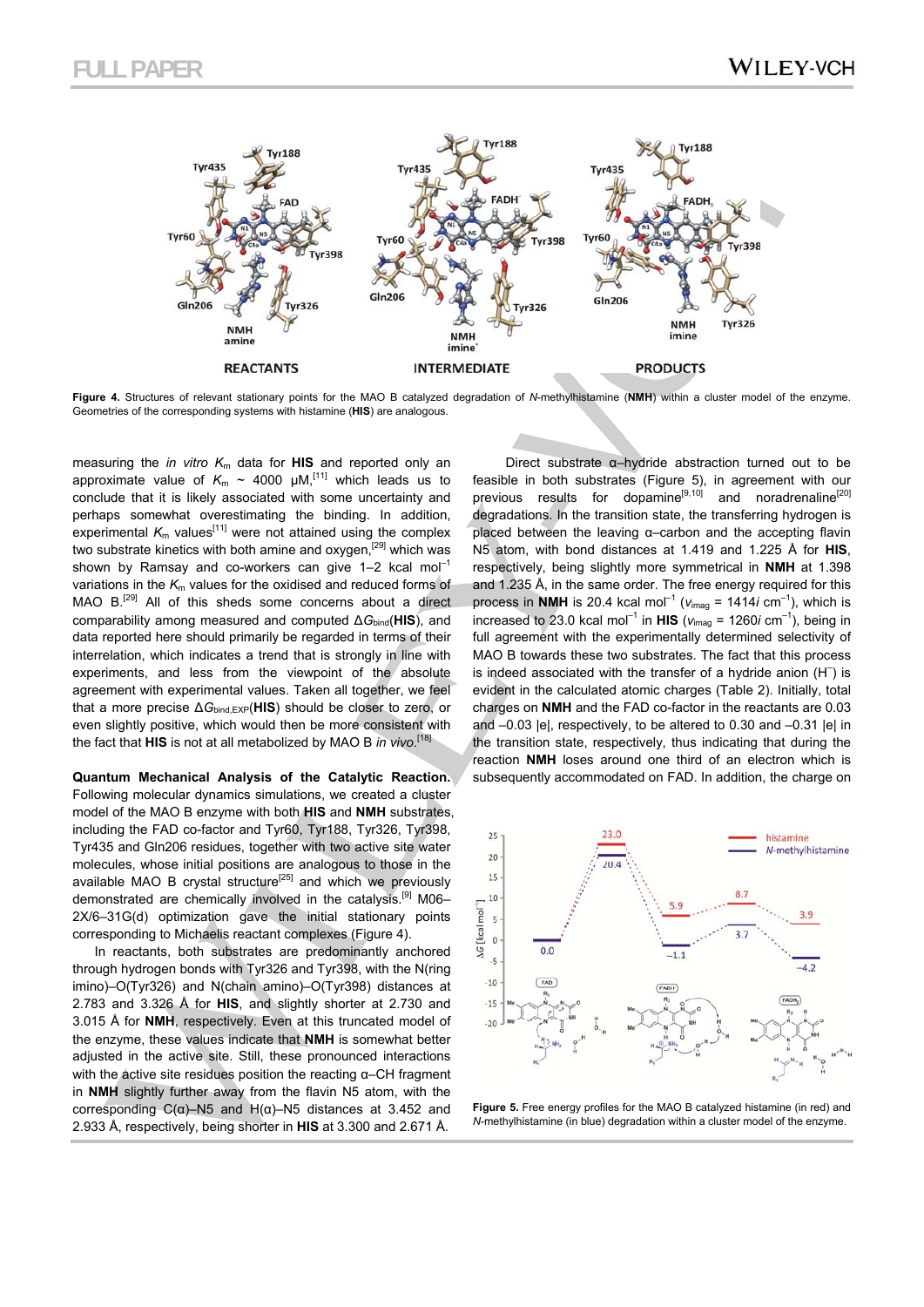| System                                        | Atom/Molecule        | <b>Isolated</b> | <b>Reactants</b> | <b>TS</b> | <b>Products</b> |
|-----------------------------------------------|----------------------|-----------------|------------------|-----------|-----------------|
| $H_{\sim_{\mathbf{N}}}\mathcal{H}$            | N(amino)             | $-0.94$         | $-0.95$          | $-0.80$   | $-0.69$         |
| Ια α<br>$H - C - H$<br>$H - C - H$<br>N<br>Me | $\alpha$ -H          | 0.23            | 0.24             | 0.33      | 0.43            |
|                                               | $\alpha$ -C          | $-0.26$         | $-0.27$          | $-0.07$   | 0.27            |
|                                               | $B - C$              | $-0.51$         | $-0.51$          | $-0.52$   | $-0.57$         |
|                                               | N-methylhistamine    | 0.00            | 0.03             | 0.30      | 0.84            |
| R                                             | N <sub>5</sub>       | $-0.35$         | $-0.36$          | $-0.48$   | $-0.67$         |
| Me.<br>$\Omega$<br>$5\degree C^{4a}$<br>NH    | C <sub>4</sub> a     | 0.12            | 0.13             | $-0.06$   | $-0.11$         |
| Me <sup>-</sup>                               | N <sub>1</sub>       | $-0.67$         | $-0.67$          | $-0.71$   | $-0.73$         |
|                                               | <b>FAD co-factor</b> | 0.00            | $-0.03$          | $-0.31$   | $-0.89$         |
|                                               |                      |                 |                  |           |                 |

**Table 2.** Charge distribution during the rate-limiting hydride abstraction step in the MAO B catalysis as obtained through the NBO analysis at the (CPCM)/M06–2X/6–31G(d) level.

the accepting N5 atom changes from –0.36 in reactants to –0.48 |e| in the transition state. This agrees well with the electrophilic nature of the flavin N5 atom, which was revealed after we demonstrated that the irreversible MAO B inhibition by acetylenic inhibitors rasagiline, selegiline and clorgyline could proceed through the nucleophilic attack of the terminally deprotonated anionic inhibitor onto the flavin N5 atom,[30,31] the resulting complex matching the available X-ray structures.[15b,25,32] Interestingly, the charge on the substrate α– carbon atom, from which the H<sup>-</sup> anion is abstracted, changes only moderately from 0.23 to 0.33 |e|, which is rationalized by the presence of the neighbouring amino group that stabilizes the formed carbocation through electron donation. This is seen in the reduced charge on the amino nitrogen and the shortened N(amino)–C(α) distance, changing from –0.95 |e| and 1.495 Å in the reactants to –0.80 |e| and 1.349 Å in the transition state, which is all consistent with the proposed H<sup>-</sup> transfer.

It is particularly important to discuss the charge distribution in initial reactants in the context of the polar nucleophilic mechanism, which was proposed as another alternative for the amine oxidation involving proton  $(H<sup>+</sup>)$  abstraction from the  $\alpha$ carbon as the rate-limiting step.<sup>[33]</sup> The crucial issue relating to this mechanism is what moiety on the enzyme would be a strong enough base to perform this task, since the reacting C–H group is poorly acidic with typical  $pK_a$  values as high as  $25^{[34]}$ Structural analysis of both MAO isoforms shows there are no basic active-site residues that could act as proton acceptors.<sup>[35]</sup> Edmondson and co-workers upheld their arguments by stating that in MAOs the flavin co-factor is bent by around 30° from planarity about the N5–N10 axis, which enhances the basicity of the N5 atom and depletes the electron density on the C4a atom, thus facilitating substrate N(amino)–C4a(flavin) complex formation making subsequent proton abstraction possible.<sup>[35]</sup> although no direct evidence for a stable amine–flavin adduct has ever been found experimentally. We performed a relaxedgeometry scan of the mentioned N(amino)–C4a(flavin) bond, starting from 2.875 Å in the reactants with **NMH** and compressing it with 0.1 Å increments. The results showed no indications of the formation of a stable complex accompanied

only by an increase in the total energy to values over 40 kcal  $mol<sup>-1</sup>$  for the corresponding bond lengths shorter than 1.375 Å. In addition, NBO charges on the flavin C4a and N5 sites and the substrate N(amino) atom in the reactants are 0.13, −0.36, and −0.95 |e|, respectively, being practically unchanged from the values in isolated flavin and **NMH** (0.12, −0.35, and −0.94 |e|; Table 2), revealing there is no significant charge transfer in the Michaelis complex. On the other hand, based on QM/MM results on benzylamines, Kästner and co-workers showed that a formal hydride transfer could occur in a concerted asynchronous way involving the preceding transfer of two electrons from the amino group followed by the C( $\alpha$ )–H proton transfer,<sup>[36a]</sup> which they attributed in favour of the polar nucleophilic mechanism, though they also failed to provide any evidence for a stable amine–flavin adduct, which was proposed to facilitate deprotonation.<sup>[35]</sup> They claim that about 30−40% of the charge is transferred from the substrate to the co-factor already in the reactants,<sup>[36a]</sup> but later showed that this critically depends on the substrate–flavin orientation and polarization effects of the enzyme environment (MAO A vs. MAO B).<sup>[36b]</sup> In contrast, data in Table 2 clearly show that only 3% of the charge is perturbed upon substrate binding, which, taken all together, suggests that neutral amines do not exhibit the necessary nucleophilicity to readily add to the flavin C4a position. This all led us to rule out the polar nucleophilic mechanism as feasible, in agreement with our previous results,<sup>[9,10,37]</sup> and very recent experiments.<sup>[13]</sup> This is further supported by analyzing the flavin geometry in reactants, which is not bent, but practically planar with dihedral angles around N5– N10 axis of only 3.0 and 3.8° for **NMH**, and 0.8 and 1.0° for **HIS**.

Following the initial hydride transfer, the system relaxes to the corresponding intermediates, which are characterized by the formed semi-reduced anionic flavin, FADH– , and the cationic substrate (Figures 4 and 5). This is indicated in the charge distribution, which shows that the full formation of the new N5– H– bond increases the total charge on flavin to –0.89 |e|, while, accordingly, the charge on **NMH** becomes 0.84 |e|. The reaction with **NMH** is more favourable ( $\Delta G_r = -1.1$  kcal mol<sup>-1</sup>), as the hydride abstraction in **HIS** is more endergonic (∆*G*r = 5.9 kcal  $mol<sup>-1</sup>$ ). It is important to emphasize that a significant difference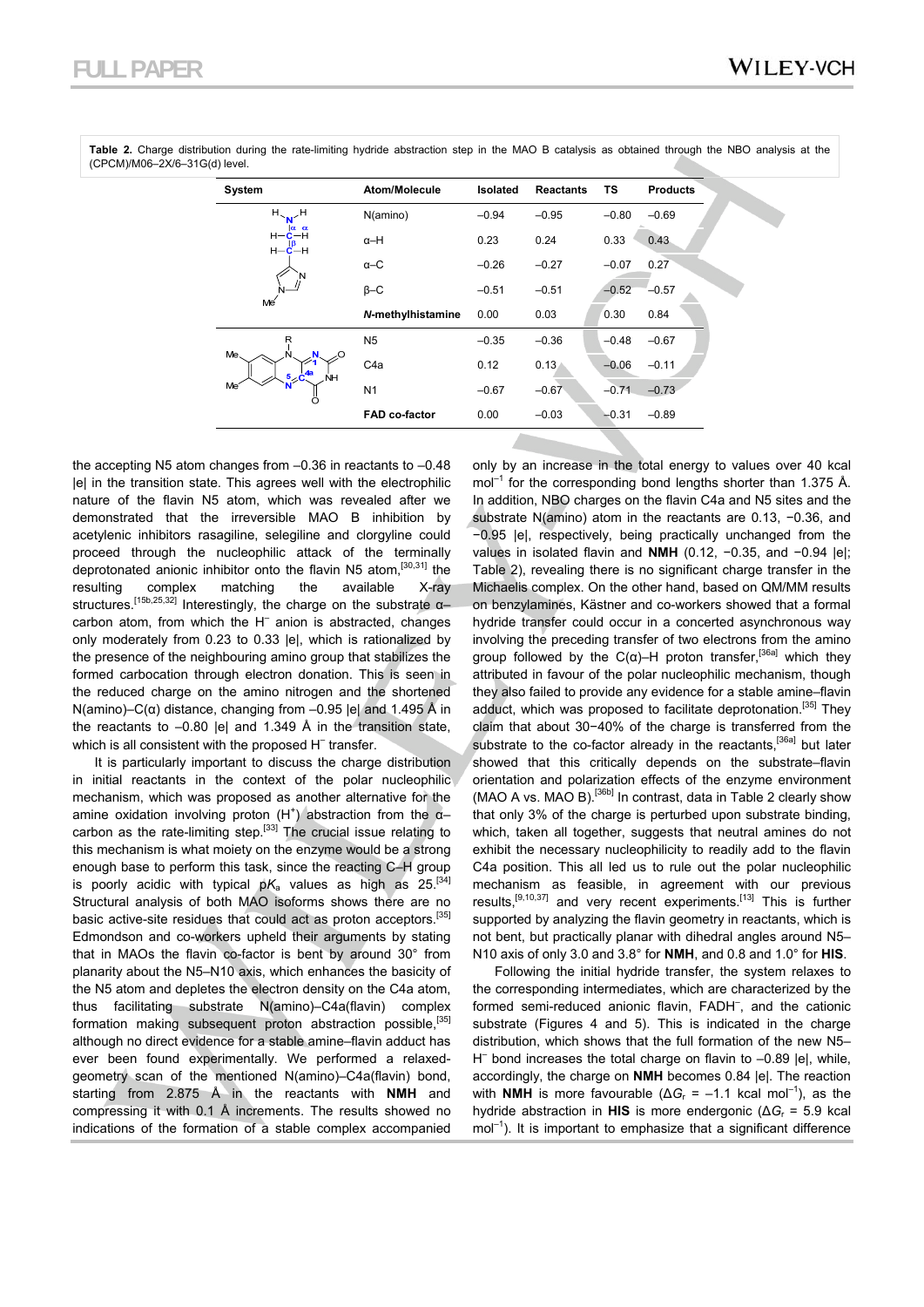compared with dopamine degradation is the fact that, in the intermediate, there is no adduct formation between flavin and either **HIS** or **NMH** as it was demonstrated to occur with dopamine (Scheme 3), where the N5(flavin)– $C(\alpha)$  adduct was rather stable ( $\Delta G_{\text{form}}$  = –27.7 kcal mol<sup>-1</sup>) and formed spontaneously following the H<sup>-</sup> transfer.<sup>[9]</sup> There, the adduct decomposed concertedly with the substrate free amino group deprotonation during the next step in the MAO catalysis, facilitated by the availability of the acidic amino N–H bond. This is why the adduct formation rationalizes why many alkyl- and arylamines change from being MAO substrates to irreversible MAO inhibitors upon *N*,*N*-dimethylation,<sup>[38]</sup> making the adduct formation with dopamine fully justified.[9] With **HIS** and **NMH**, we observed no spontaneous adduct formation, which is not strikingly surprising since these two systems are chemically different from dopamine. Instead, cationic **NMH** and **HIS** are well separated from flavin in the matching intermediates (Figure 4) with the  $C(\alpha)$ –N5(flavin) distances being 2.872 and 2.575 Å, respectively. Still, our calculations show that the adduct formation is possible, however it is associated with a free energy barrier (5.2 kcal mol<sup>-1</sup> for **NMH** and 4.9 kcal mol<sup>-1</sup> for **HIS**), while the corresponding adducts are less stable than the initial intermediates (2.5 kcal mol<sup>-1</sup> for **NMH** and 3.1 kcal mol<sup>-1</sup> for **HIS**). All of this led us to conclude that adduct found for dopamine is very unlikely to form with **NMH** and **HIS**, and that the subsequent substrate N–H deprotonation could occur without prior adduct formation.



**Scheme 3.** Schematic representation of the covalent adduct that is spontaneously formed between dopamine and the flavin co-factor within the MAO B active site following the hydride transfer as outlined in ref. 9.

The next step in the amine degradation involves substrate amino group deprotonation by the flavin N1 atom to which it is connected with two active site waters through a network of hydrogen bonds (Figure 4). For example, in **NMH** the corresponding bond distances are N(**NMH**)–O(water1) = 2.690 Å, O(water1)–O(water2) = 2.733 Å, and O(water2)–N1 = 2.736 Å. This allows the amino N–H deprotonation assisted by the mentioned water molecules via the de Grotthuss mechanism.<sup>[39]</sup> This reaction is prompted by a negative charge build-up on the N1 atom following the hydride transfer (Table 2) and the fact that this site represents the most basic position within the co-factor moiety as demonstrated previously.[9] In **NMH**, this process is accompanied with the activation free energy of 4.8 kcal mol<sup>-1</sup>  $(v_{\text{imag}} = 792i \text{ cm}^{-1})$ , which is slightly reduced in **HIS** to 2.8 kcal mol<sup>-1</sup> ( $v_{\text{ima}}$  = 834*i* cm<sup>-1</sup>). This shows that the barrier for the

substrate N–H deprotonation is much lower than that for the hydride abstraction in both cases, suggesting that the latter process represents the rate-limiting step of the overall transformation, being in full agreement with our earlier results[9,10,37] and recent experiments.[13] The low barrier of the second step is easily rationalized if one considers the corresponding  $pK_a$  values of the interacting sites. Namely, protonated imines are significantly more N–H acidic than neutral imines or amines, and are typically associated with  $pK_a \approx 5-7$ , [34] which is well matched with the basicity of the N1 position in semi-reduced flavin FADH<sup>-</sup> that was experimentally estimated to be around  $pK_a \approx 7$ ,<sup>[40]</sup> thus the low barrier for the proton transfer. Upon deprotonation, the system gets stabilized by 4.8 kcal mol<sup>-1</sup> in  $HIS$  and much significantly by 7.9 kcal mol<sup>-1</sup> in **NMH**, which, in the latter, makes the whole reaction energetically feasible (Figure 5). In other words, the overall transformation in **NMH** is exergonic,  $\Delta G_r$  = –4.2 kcal mol<sup>-1</sup>, while in **HIS** it is endergonic, ∆*G*r = 3.9 kcal mol–1, thus making a significant contribution in rationalizing the selectivity of MAO B towards these substrates. In addition, the overall profile for **NMH** is favourable as it proceeds downhill in energy through stationary points at relative energies of 0.0,  $-1.1$  and  $-4.2$  kcal mol<sup>-1</sup>, with the rate limiting hydride abstraction. The presented two-step process gives the neutral trans-imine and the fully reduced flavin as final products (Figure 4). The fact that flavin is fully reduced to  $FADH<sub>2</sub>$  enables an essential prerequisite for MAO regeneration by molecular oxygen,  $O_2$ , to revert flavin to its oxidized form, FAD, by producing hydrogen peroxide,  $H_2O_2$ , the reaction for which two hydrogen atoms are required. This gives a comparative advantage to our mechanistic picture in comparison with other proposals for MAO catalysis, which all advise flavin reduction to FADH– only.[33,37,38]

In finishing this section, it is very important to put the obtained activation free energies in the right perspective. At first sight, the calculated  $\Delta G^{\ddagger}$ (**NMH**) = 20.4 kcal mol<sup>-1</sup> and  $\Delta G^{\ddagger}$ (**HIS**)  $= 23.0$  kcal mol<sup>-1</sup> appear off from experimental  $\Delta G^{\ddagger}_{EXP}(\text{NMH}) =$ 17.8 kcal mol<sup>-1</sup> and  $\Delta G^{\ddagger}$ (HIS) = 19.2 kcal mol<sup>-1</sup>, which are derived from the measured  $k_{\text{cat}}(NMH) = 35 \text{ min}^{-1}$  and  $k_{\text{cat}}(HIS) =$ 3.5 min<sup>-1</sup> values.<sup>[11]</sup> Still, it has to be emphasized that both of the calculated values are found well within the estimated error of the  $QM$ –cluster approach of 5 kcal mol<sup>-1</sup>, assessed by Siegbahn and co-workers on the basis of extensive calculations for a large number of enzymes.[41] This approach uses a relatively small but well-chosen part of the enzyme, and it turned out very useful in revealing the feasibility of the direct hydride mechanism.<sup>[9,10,37]</sup> It is obvious that this computational methodology could be improved by either including a larger portion of the enzyme within this framework, or by considering the full dimensionality of the MAO B enzyme employing any of the established QM/MM techniques. To further refine the activation free energy, one could also proceed with the quantization of the hydrogen nuclear motion through path integral approaches<sup>[42a]</sup> or implicit schemes,  $[42b]$  giving rise to tunnelling,  $[43]$  which would additionally lower the barrier. The experimental value of the H/D kinetic isotope effect for MAO B is between  $6-13$ ,<sup>[33]</sup> suggesting significant tunnelling,<sup>[44]</sup> and giving additional evidence in support of the polar hydride transfer mechanism.<sup>[42a]</sup>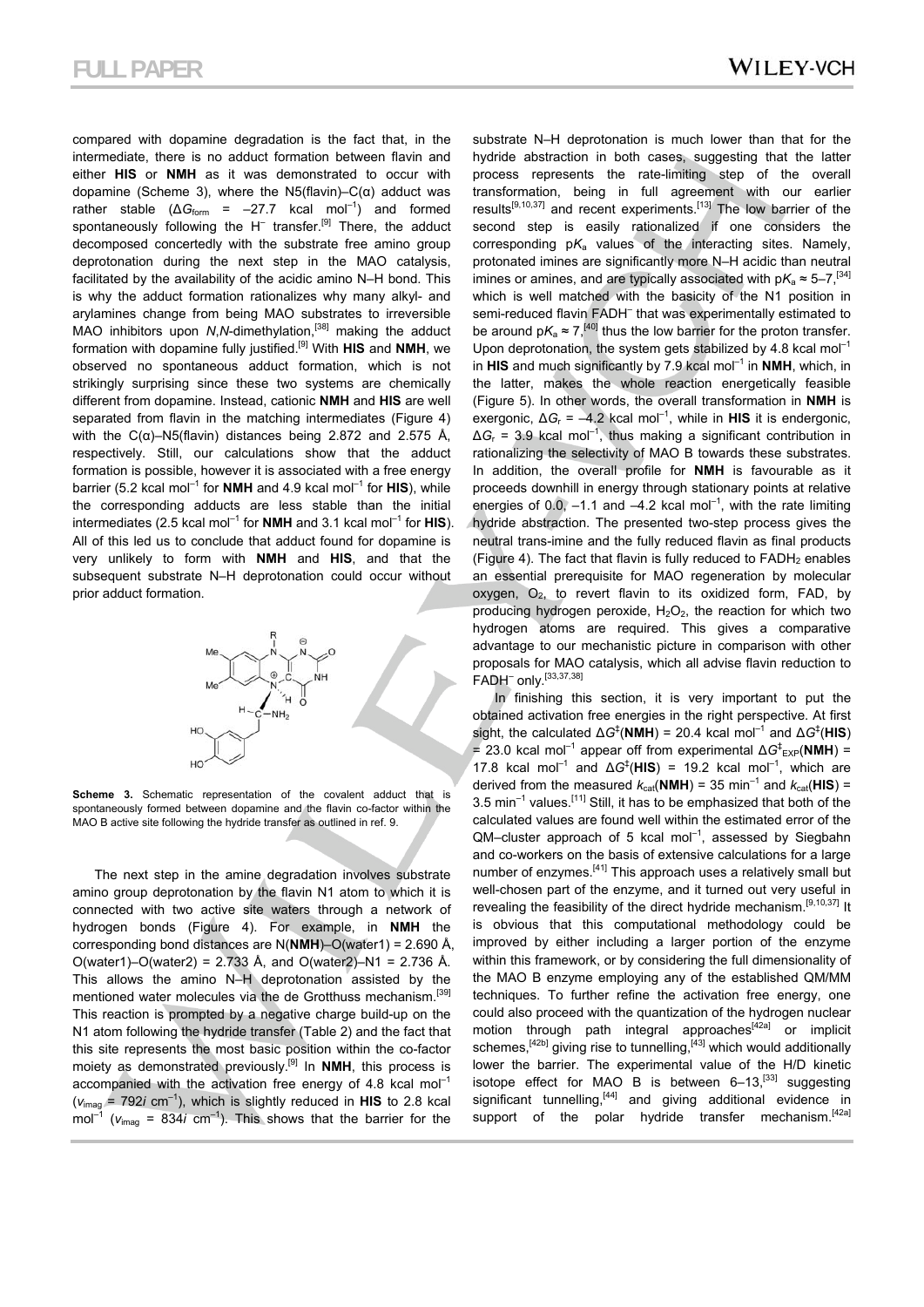Nevertheless, the focus of this work was in rationalizing relative differences in the MAO B selectivity towards **HIS** and **NMH**, and, in that context, a very small difference in the experimental *in vitro* activation free energies of  $\Delta \Delta G$ <sup>‡</sup><sub>EXP</sub> = 1.4 kcal mol<sup>-1</sup> is very well reproduced by our calculations (ΔΔG<sup>‡</sup><sub>CALC</sub> = 2.6 kcal mol<sup>-1</sup>). As a final point, we would like to reiterate that, following our earlier QM cluster results for dopamine,<sup>[9]</sup> the EVB QM/MM simulations brought the calculated barrier down from 24.4 kcal mol<sup>-1</sup> to 16.1 kcal mol<sup>-1</sup>,<sup>[10]</sup> being in almost perfect agreement with experiments (16.5 kcal  $mol^{-1}$ ),<sup>[11]</sup> thus supporting the hydride transfer mechanism. Therefore, we are confident that all conclusions regarding the MAO B selectivity consistently drawn from various computational techniques presented here are valid and convincing. Still, it remains a challenge to study the MAO catalysis with the **NMH** and **HIS** substrates through a combination of the QM/MM and path integral approaches, and although these are beyond the scope of the current manuscript, both aspects should bring calculated free energy barriers even closer to experiments and will be addressed in our future work.

### **Conclusions**

In this work we used molecular dynamics simulations, MM– PBSA binding free energy evaluations, and quantum mechanical cluster calculations to investigate the specificity of the MAO B enzyme towards important neurotransmitter and signalling molecule histamine (**HIS**) and its *N*-methylhistamine derivative (**NMH**). Our results help in rationalizing the fact that **HIS** is not at all a physiological MAO B substrate, but has to be *N*-methylated to **NMH** before the enzymatic conversion, by showing that a dominant contribution for the MAO B selectivity is exerted in a 2.6 kcal mol–1 lower activation free energy for **NMH** for the ratelimiting hydride abstraction, in a very good agreement with the experimental value of  $\Delta\Delta G_{\rm EXP}^{\dagger} = 1.4$  kcal mol<sup>-1</sup>.<sup>[11]</sup> For otherwise a very promiscuous enzyme, this unexpected and intriguing *in vivo* MAO B selectivity towards two substrates, identical in their reactive ethylamino fragments and differing only in a methyl group far from the reactive centre, is further promoted by several contributions. Firstly, **NMH** is less flexible within the active site due to its higher tendency to form rigid conformations with the intramolecular N(amino)–N(imino) hydrogen bonding, allowing **NMH** to spend more time in reactive orientations towards the flavin co-factor. On the other hand, **HIS** is less likely to form intramolecular hydrogen bonds and is more flexible, which often yields unreactive conformations that are additionally encouraged by the presence of the acidic N–H fragment on its imidazole ring permitting **HIS** to make unproductive hydrogen bonds with active site residues and the flavin co-factor itself. Secondly, the N–Me group on the imidazole ring in **NMH** favours its better binding through hydrophobic interactions with the side chains of Leu171, Leu328 and the "gating" Ile199 residue that all keep **NMH** anchored in the active site and properly oriented for the reaction. This is evident in the calculated MM–PBSA binding free energies, which predict more favourable binding for **NMH** (∆*G*bind  $= -5.6$  kcal mol<sup>-1</sup>) than for **HIS** ( $\Delta G_{bind} = 2.8$  kcal mol<sup>-1</sup>), the former being in excellent agreement with the only available

experimental value of  $-5.2$  kcal mol<sup>-1</sup>. Thirdly, the enzymatic transformation for both substrates follows our two-step hydride transfer mechanism, but the process is thermodynamically much more feasible for **NMH**, where the overall reaction free energy is exorgenic ( $\Delta G_r$  = –4.2 kcal mol<sup>-1</sup>), while for **HIS** it is endergonic  $(\Delta G_r = 3.9 \text{ kcal mol}^{-1})$ , thus unfavourable.

Our results provide the molecular interpretation and identification of structural determinants for the substrate specificity of the MAO B enzyme. The calculated free energy profiles are consistent with the hydride mechanism, where in the rate-limiting first step the flavin N5 atom abstracts the hydride anion from the substrate α–carbon, which is followed by the vicinal substrate N(amino)–H deprotonation by the flavin N1 atom assisted by two water molecules through de Grotthuss mechanism. In recent years, there have been several additional computational studies showing its prevailing energetic feasibility in MAO<sup>[12]</sup> or some other flavoenzymes,<sup>[45]</sup> together with a recent  $13$ C kinetic isotope effect measurements in a related polyamine oxidase flavoenzyme<sup>[13]</sup> that are strongly in line with the hydride transfer from the neutral amine. This study confirms the hydrophobic nature of the MAO B active site and underlines the important role of the Leu171, Leu328 and Ile199 residues in properly orienting substrates for the reaction. This insight might turn useful in rational modification of the MAO B reactivity in order to offer opportunities to exploit this enzyme in biotechnology and protein engineering, and in providing guidelines for designing more potent and selective MAO inhibitors that are all clinically employed in treating a variety of neuropsychiatric and neurodegenerative conditions.

### **Computational Section**

**Molecular dynamics simulations.** The starting point for our calculations was the high-resolution (1.6 Å) X-ray structure of MAO B complexed with  $2-(2-benzofuranyl)-2-imidazoline<sup>[25]</sup> obtained from the Protein Data Bank$ (accession code 2XFN). Original crystal waters were removed from the structure so that water molecules from the bulk solvent could diffuse into the active site during equilibration and production MD runs. The protein exists as a homodimer with covalently bound FAD co-factor to the conserved Cys397 residue in each subunit. Protonation states of ionisable residues were set according to PROPKA3.1 server predictions<sup>[46]</sup> and by inspecting hydrogen bonding networks in their closest vicinity, while the missing hydrogen atoms were added using the *tleap* module in AmberTools15.[47] For the FAD co-factor and both **HIS** and **NMH** substrates, geometry optimization and RESP charge calculations were performed with the Gaussian 09 program<sup>[48]</sup> at the HF/6–31G(d) level to be consistent with the employed GAFF force field, while the enzyme was modelled using the AMBER ff14SB force field. Since several experimental studies<sup> $[49]$ </sup> and our previous computational results[24] have agreed in showing that MAO substrates are likely bound to the active site as monocations protonated at the chain amino group, which is usually the most abundant form of monoamines at physiological pH, we prepared two complexes involving monocationic **HIS** and **NMH** in their most stable N<sup>T</sup>-H (N3-H) tautomeric forms<sup>[21a,50]</sup> each placed in both MAO B subunits. Thus formed protein complexes were solvated in a truncated octahedral box of TIP3P water molecules spanning a 10 Å thick buffer and submitted to geometry optimization in AMBER14 program.<sup>[47]</sup> Optimized systems were gradually heated from 0 to 300 K and equilibrated during 30 ps using NVT conditions followed by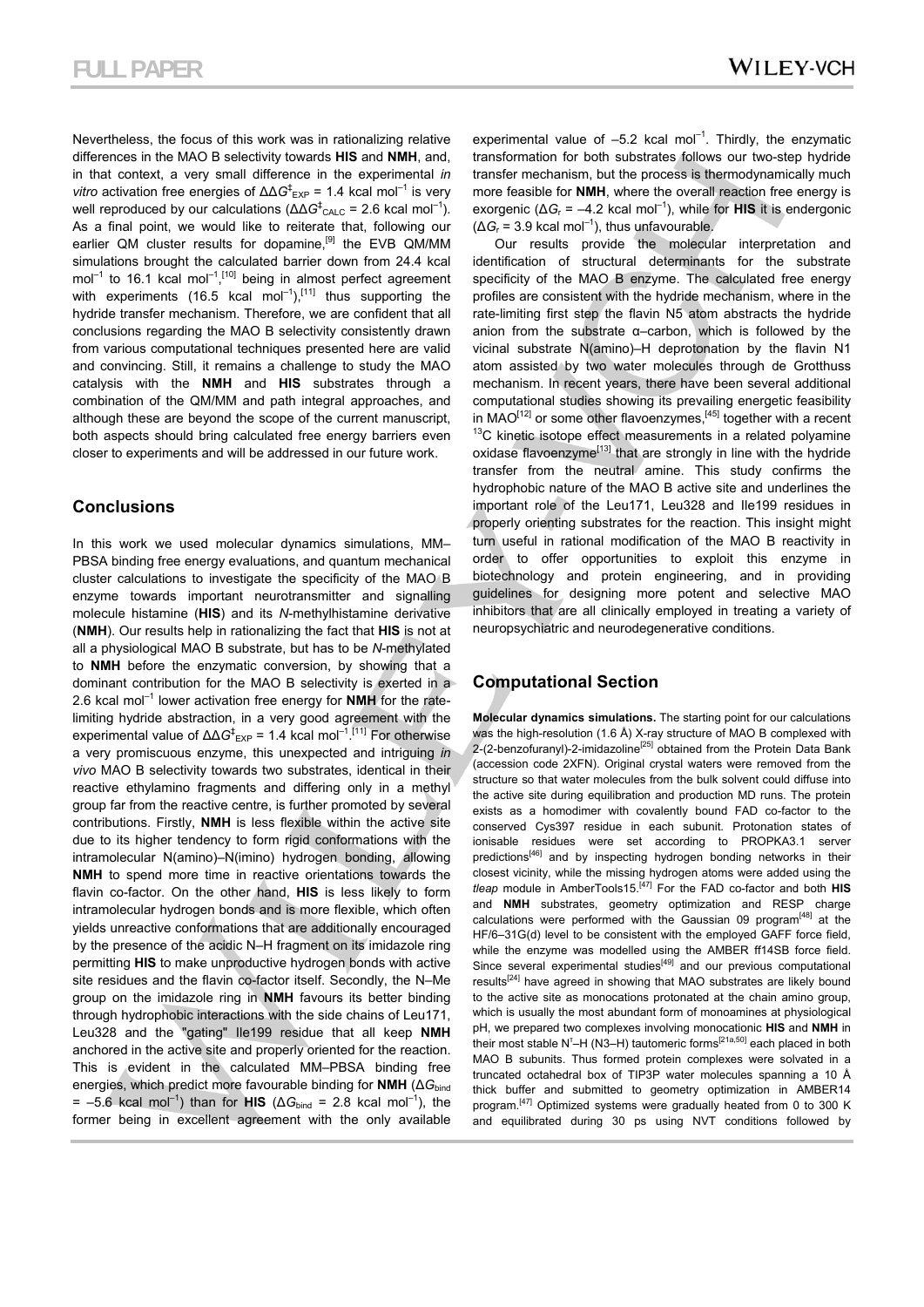productive and unconstrained MD simulations of 300 ns employing a time step of 2 fs at constant pressure (1 atm) and temperature (300 K), the latter held constant using Langevin thermostat with a collision frequency of 1 ps<sup>-1</sup>. Bonds involving hydrogen atoms were constrained using the SHAKE algorithm,<sup>[51]</sup> while the long-range electrostatic interactions were calculated employing the Particle Mesh Ewald method.<sup>[52]</sup> The nonbonded interactions were truncated at 10.0 Å. Following MD simulations, the obtained structures were clustered according to the distance between the reactive αC(substrate)–N5(flavin) atoms on every 10th structure from the last 100 ns of simulations corresponding to the A subunit of the dimeric MAO B. Analogously, structures from the A subunit were also employed for all of the subsequent analyses here.

**Free energy calculations.** The binding free energy, ∆*G*bind, of **HIS** and **NMH** within MAO B were calculated using the MM-PBSA protocol,<sup>[53]</sup> which is the widely used method for binding free energy calculations from the snapshots of MD trajectory<sup>[54]</sup> with an estimated standard error of  $1-3$ kcal mol<sup>-1</sup>.<sup>[55]</sup> Within this approach, ∆*G*<sub>bind</sub> is calculated as:

$$
\Delta G_{\text{bind}} = \langle G_{\text{complex}} \rangle - \langle G_{\text{enzyme}} \rangle - \langle G_{\text{substrate}} \rangle \tag{1}
$$

where the symbol < > represents the average value over 100 snapshots collected from the 5 ns part of the corresponding MD trajectory where both substrates are equally oriented in reactive conformation in the active site. The free energy of a system can be approximated by three terms:

$$
G_{\text{complex/enzyme/substrate}} = E_{\text{MM}} + G_{\text{solv}} - T \cdot \Delta S_{\text{MM}} \tag{2}
$$

where  $E_{MM}$ , the gas-phase molecular mechanical energy, is obtained as a sum of *E*<sub>internal</sub>, *E*<sub>VDW</sub>, and *E*<sub>elec</sub> contributions. *G*<sub>solv</sub>, the solvation free energy, is a sum of polar (*G<sub>polar</sub>*) and nonpolar (*G<sub>nonpolar</sub>*) components, where the former was calculated by solving the finite-difference Generalized Born equation, while the latter was determined on the basis of the solvent-accessible surface area (SASA) as:

$$
G_{nonpolar} = \gamma \cdot \text{SASA} + \beta \tag{3}
$$

with recommended empirical parameters  $\gamma = 0.0054$  kcal mol<sup>-1</sup> Å<sup>-2</sup> and β  $= 0.92$  kcal mol<sup>-1</sup>.<sup>[56]</sup> The solute conformational entropy (SMM) was estimated by the normal-mode analysis based on 10 frames. The interior and exterior dielectric constants were set to 1 and 80, respectively.<sup>[57]</sup>

**Quantum mechanical analysis.** Following MD simulations, we selected a snapshot structure for each substrate from the part of the corresponding trajectory where the system assumed lowest energies while, at the same time, **HIS** and **NMH** were found in reactive conformations with their ethylamino chains pointing towards the FAD cofactor. This allowed us to build a cluster model of the MAO B enzyme by extracting initial positions of the substrate, FAD co-factor and Tyr60, Tyr188, Tyr326, Tyr398, Tyr435 and Gln206 residues, together with two active site water molecules whose positions were analogous to those of crystal structure waters HOH2329 and HOH2372, and which are,  $\alpha$ cording to our previous calculations<sup>[9,37]</sup> in the right place to be chemically involved during catalysis. FAD co-factor was truncated at the ethyl group on the N10 atom, while all selected amino acids were truncated at their α-carbon atoms, which were kept in the form of the methyl group. All of the latter atom centres were used as anchor points and their positions were kept frozen during calculations. As mentioned, while MAO substrates are likely bound to the active site in their protonated forms, both experiments<sup>[49,58]</sup> and calculations<sup>[9,10,20,36]</sup> agree in indicating that the substrate neutral form is mandatory for the hydride abstraction. In the absence of basic residues in the active site,<sup>[35]</sup> substrate deprotonation before the enzymatic reaction could be achieved by several water molecules present in the enzyme. Hence, we striped one proton from each substrate and left them as neutral systems for the QM analysis. In order to minimize errors associated with the initial selection of starting geometries from MD trajectories, we tried several conformations of each substrate within the so-formed cluster and went on with the mechanistic calculations using the most stable complexes.

As a good compromise between accuracy and the computational feasibility, all geometries were optimized by the very efficient M06–2X/6– 31G(d) method with thermal Gibbs free energy corrections extracted from the corresponding frequency calculations without the scaling factors. The final single-point energies were attained with a highly flexible 6– 311++G(2df,2pd) basis set employing M06–2X, BMK, PBE0 and B3LYP DFT functionals. PBE0 offered results in closest agreement with experiments, and, together with the BMK and B3LYP results, provided barriers which are consistently lower than those with the M06–2X functional (Table S1), which is why PBE0 results are discussed throughout the text. In the applied cluster methodology, a truncated but carefully selected part of the enzyme is treated with the quantum mechanical methodology in accordance with our earlier work.<sup>[9,10,37]</sup> To account for polarization effects caused by the rest of the enzyme, we included, during both geometry optimization and single-point energy calculation, a conductor-like polarisable continuum model (CPCM)<sup>[59]</sup> with a common dielectric constant of  $ε = 4$  and other parameters corresponding to pure water, as employed in many articles by Siegbahn, Himo and their co-workers in elucidating the catalytic mechanism of a large variety of enzymes.<sup>[60]</sup> This yields the (CPCM)/PBE0/6-311++G(2df,2pd)//(CPCM)/M06–2X/6–31G(d) model used here. Some validity to the choice of the cluster model to study enzyme catalysis is also provided through very recent papers by Warshel<sup>[61a]</sup> and Martínez<sup>[61b]</sup> and their co-workers, who demonstrated that in QM/MM approaches, which consider the full enzyme structure, the calculated activation barriers are not highly sensitive to the size of the QM region, beyond the immediate region that describes the reacting atoms. Hence, a reasonably large QM cluster employed here in conjunction with the implicit polarisable continuum representation of the rest of the enzyme should give reliable results. All of the transition state structures were verified to have the appropriate imaginary frequencies, from which the corresponding reactants and products were determined by the intrinsic reaction coordinate (IRC) procedure. Atomic charges were obtained by natural bond orbital  $(NBO)^{[62]}$  analyses as the single-point calculations at the (CPCM)/M06–2X/6–31G(d) level of theory. All calculations were performed by using the Gaussian 09 software.<sup>[47]</sup>

#### **Acknowledgements**

A.M. wishes to thank the Croatian Science Foundation for a doctoral stipend through the Career Development Project for Young Researchers (contract number I–3376–2014). R.V. gratefully acknowledges the European Commission for an individual FP7 Marie Curie Career Integration Grant (contract number PCIG12–GA–2012–334493). We would like to thank the Zagreb University Computing Centre (SRCE) for granting computational resources on the ISABELLA cluster and the CRO–NGI infrastructure.

**Keywords:** histamine metabolism • histamine inactivation • monoamine oxidase selectivity • hydride transfer reaction • neurodegeneration and neuroprotective drugs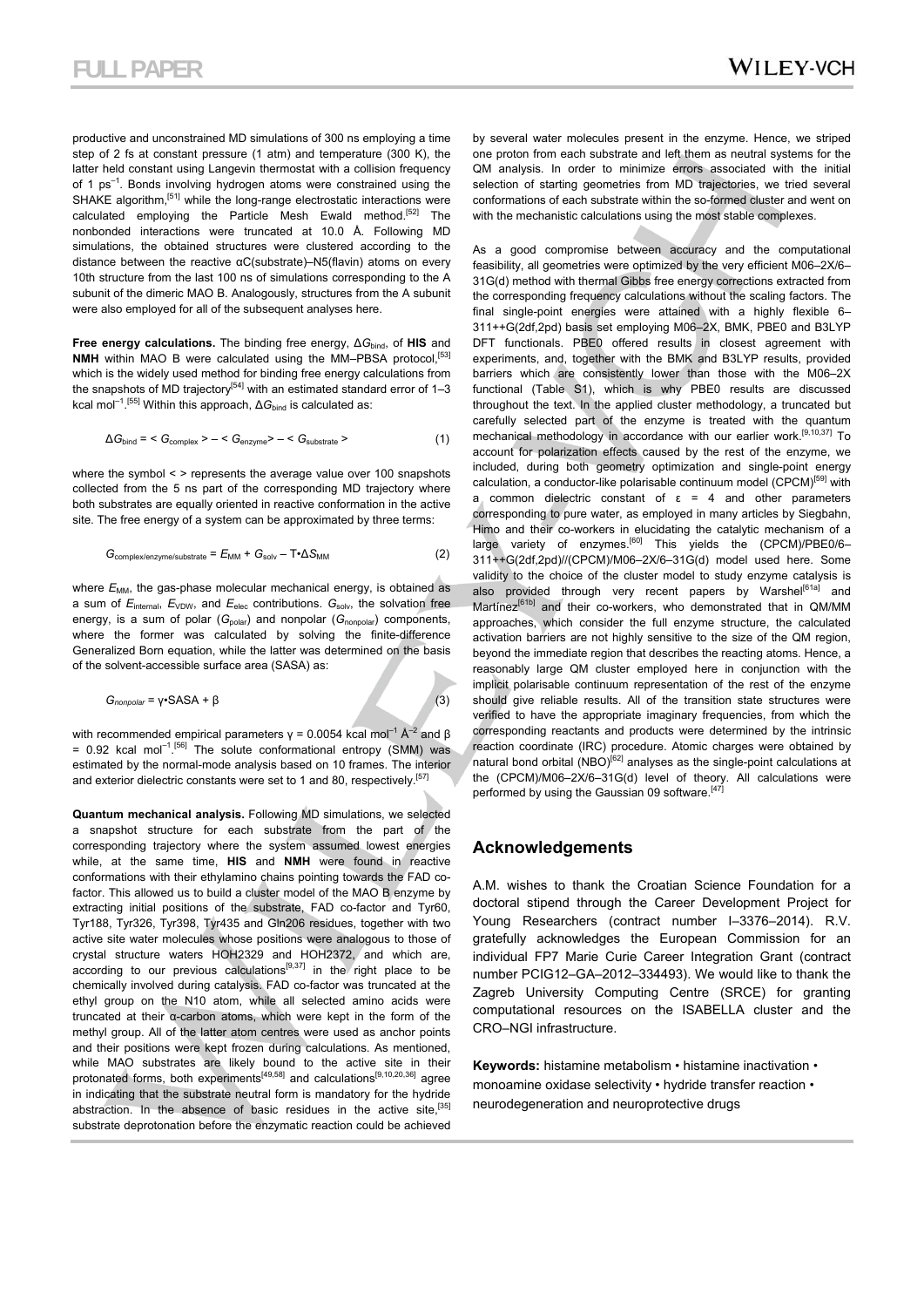- [1] C. Maslinski, W. A. Fogel In *Histamine and Histamine Antagonists*, (Ed.: B. Uvnäs), Springer: Berlin-Heidelberg, **1991**, pp. 165–189.
- [2] H. G. Schwelberger, F. Ahrens, W. A. Fogel, F. Sánchez-Jiménez, In *Histamine H4 Receptor: a Novel Drug Target in Immunoregulatory and Inflammatory Diseases*, (Ed.: H. Stark), Versita: UK, **2013**, pp. 63–101.
- [3] S. Chajkowski-Scarry, J. M. Rimoldi, *Fut. Med. Chem.* **2014**, *6*, 697– 717.
- [4] a) R. R. Ramsay, *Prog. Neuropsychopharmacol. Biol. Psychiatry* **2016**, *69*, 81–89; b) R. R. Ramsay, *R. Curr. Pharm. Des.* **2013**, *19*, 2529– 2539; c) R. R. Ramsay, *Curr. Top. Med. Chem.* **2012**, *12*, 2189–2209.
- [5] J. R. Miller, D. E. Edmondson, *J. Biol. Chem.* **1999**, *274*, 23515–23525.
- [6] M. B. H. Youdim, D. E. Edmondson, K. F. Tipton, *Nat. Rev. Neurosci.* **2006**, *7*, 295–309.
- [7] a) J. P. Klinman, *Acc. Chem. Res.* **2007**, *40*, 325–333; b) G. Gadda, *Biochemistr*y **2012**, *51*, 2662–2669; c) D. E. Edmondson, *Curr. Pharm. Des.* **2014**, *20*, 155–160.
- [8] M. Pavlin, M. Repič, R. Vianello, J. Mavri, *Mol. Neurobiol.* **2016**, *53*, 3400–3415.
- [9] R. Vianello, M. Repič, J. Mavri, *Eur. J. Org. Chem.* **2012**, *2012*, 7057– 7065.
- [10] M. Repič, R. Vianello, M. Purg, F. Duarte, P. Bauer, S. C. L. Kamerlin, J. Mavri, *Proteins: Struct., Funct., Bioinf.* **2014**, *82*, 3347–3355.
- [11] D. E. Edmondson, C. Binda, J. Wang, A. K. Upadhyay, A. Mattevi, *Biochemistry* **2009**, *48*, 4220–4230.
- [12] a) M. A. Akyüz, S. S. Erdem, *J. Neural Transm.* **2013**, *120*, 937–945; b) V. E. Atalay, S. S. Erdem, *Comp. Biol. Chem.* **2013**, *47*, 181–191; c) G. Zapata-Torres, A. Fierro, G. Barriga-González, J. C. Salgado, C. Celis-Barros, *J. Chem. Inf. Model.* **2015**, *55*, 1349–1360.
- [13] J. R. Tormos, M. B. Suarez, P. F. Fitzpatrick, *Arch. Biochem. Biophys.* **2016**, *612*, 115–119.
- [14] a) M. Li, F. Hubálek, P. Newton-Vinson, D. E. Edmondson, *Protein Expr. Purif.* **2002**, *24*, 152–162; b) P. Newton-Vinson, F. Hubalek, D. E. Edmondson, *Protein Expr. Purif.* **2000**, *20*, 334–345.
- [15] a) C. Binda, P. Newton-Vinson, F. Hubalek, D. E. Edmondson, A. Mattevi, *Nature Struct. Biol.* **2002**, *9*, 22–26; b) L. De Colibus, M. Li, C. Binda, A. Lustig, D. E. Edmondson, A. Mattevi, *Proc. Natl. Acad. Sci. U.S.A.* **2005**, *102*, 12684–12689.
- [16] S. Y. Son, J. Ma, Y. Kondou, M. Yoshimura, E. Yamashita, T. Tsukihara, *Proc. Natl. Acad. Sci. U.S.A*. **2008**, *105*, 5739–5744.
- [17] a) M. Li, C. Binda, A. Mattevi, D. E. Edmondson, *Biochemistry* **2006**, *45*, 4775–4784; b) M. A. Akyüz, S. S. Erdem, D. E. Edmondson, *J. Neural Transm.* **2007**, *114*, 693–698.
- [18] a) E. F. Domino, *Schizophr. Bull.* **1980**, *6*, 292–297; b) J. D. Elsworth, V. Glover, M. Sandler, *Psychopharmacology* **1980**, *69*, 287–290.
- [19] P. Riederer, L. Lachenmayer, G. Laux, *Curr. Med. Chem.* **2004**, *11*, 2033–2043.
- [20] M. Poberžnik, M. Purg, M. Repič, J. Mavri, R. Vianello, *J. Phys. Chem. B* **2016**, *120*, 11419–11427.
- [21] a) R. Vianello, J. Mavri, *New J. Chem.* **2012**, *36*, 954–962; b) J. Stare, J. Mavri, J. Grdadolnik, J. Zidar, Z. B. Maksić, R. Vianello, *J. Phys. Chem. B* **2011**, *115*, 5999–6010.
- [22] D. D. Perrin, B. Dempsey, E. P. Serjeant in *pKa Prediction for Organic Acids and Bases*, Chapman and Hall: London, **1981**.
- [23] P. Gilli, L. Pretto, V. Bertolasi, G. Gilli, *Acc. Chem. Res.* **2009**, *42*, 33– 44.
- [24] R. Borštnar, M. Repič, S. C. L. Kamerlin, R. Vianello, J. Mavri, *J. Chem. Theory Comput.* **2012**, *8*, 3864–3870.
- [25] D. Bonivento, E. M. Milczek, G. R. McDonald, C. Binda, A. Holt, D. E. Edmondson, A. Mattevi, *J. Biol. Chem.* **2010**, *285*, 36849–36856.
- [26] F. Hubálek, C. Binda, A. Khalil, M. Li, A. Mattevi, N. Castagnoli, D. E. Edmondson, *J. Biol. Chem.* **2005**, *280*, 15761–15766.
- [27] E. M. Milczek, C. Binda, S. Rovida, A. Mattevi, D. E. Edmondson, *FEBS J.* **2011**, *278*, 4860–4869.
- [28] a) G. Rastelli, A. Del Rio G. Degliesposti, M. Sgobba, *J. Comput. Chem*. **2010**, *31*, 797–810; b) T. Hou, J. Wang, Y. Li, W. Wang, *J. Chem. Inf. Model.* **2011**, *51*, 69–82.
- [29] R. R. Ramsay, A. Olivieri, A. Holt, *J. Neural Transm.* **2011**, *118*, 1003– 1019.
- [30] M. Pavlin, J. Mavri, M. Repič, R. Vianello, *J. Neural Transm.* **2013**, *120*, 875–882.
- [31] R. Borštnar, M. Repič, M. Kržan, J. Mavri, R. Vianello, *Eur. J. Org. Chem.* **2011**, 6419–6433.
- [32] C. Binda, F. Hubalek, M. Li, Y. Herzig, J. Sterling, D. E. Edmondson, A. Mattevi, *J. Med. Chem.* **2005**, *48*, 8148–8154.
- [33] J. R. Miller, D. E. Edmondson, *Biochemistry* **1999**, *38*, 13670–13683.
- [34] M. Smith, J. March in *March's advanced organic chemistry: reactions, mechanisms and structure,* 5th ed., Wiley: New York, 2001.
- [35] C. Binda, M. Li, F. Hubalek, N. Restelli, D. E. Edmondson, A. Mattevi, *Proc. Natl. Acad. Sci. U.S.A.* **2003**, *100*, 9750–9755.
- [36] a) E. Abad, R. K. Zenn, J. Kästner, *J. Phys. Chem. B* **2013**, *117*, 14238–14246; b) R. K. Zenn, E. Abad, J. Kästner, *J. Phys. Chem. B* **2015**, *119*, 3678–3686.
- [37] R. Vianello, C. Domene, J. Mavri, *Front. Neurosci*. **2016**, *10*, 327.
- [38] C. Z. Ding, X. Lu, K. Nishimura, R. B. Silverman, *J. Med. Chem.* **1993**, *36*, 1711–1715.
- [39] C. J. T. de Grotthuss, *Ann. Chim.* **1806**, *58*, 54–73.
- [40] P. Macheroux, S. Ghisla, C. Sanner, H. Ruterjans, F. Muller, *BMC Biochem.* **2005**, *6*, 26–36.
- [41] P. E. M. Siegbahn, T. Borowski, *Acc. Chem. Res.* **2006**, *39*, 729–738.
- [42] a) J. Mavri, R. A. Matute, Z. T. Chu, R. Vianello, *J. Phys. Chem. B* **2016**, *120*, 3488−3492; b) M. Kržan, R. Vianello, A. Maršavelski, M. Repič, M. Zakšek, K. Kotnik, E. Fijan, J. Mavri, *PLoS One* **2016**, *11*, e0154002.
- [43] D. R. Glowacki, J. N. Harvey, A. Mulholland, *J. Nature Chem.* **2012**, *4*, 169–176.
- [44] T. Jonsson, D. E. Edmondson, J. P. Klinman, *Biochemistry* **1994**, *33*, 14871–14878.
- [45] a) N. Gillet, J. J. Ruiz-Pernia, A. de la Lande, B. Levy, F. Lederer, I. Demachy, V. Moliner, *Phys. Chem. Chem. Phys.* **2016**, *18*, 15609– 15618; b) B. Karasulu, W. Thiel, *ACS Catalysis* **2015**, *5*, 1227–1239; c) M. M. Kopacz, D. P. H. M. Heuts, M. W. Fraaije, *FEBS J.* **2014**, *281*, 4384–4393; d) Y. Cao, S. Han, L. Yu, H. Qian, J. Z. Chen, *J. Phys. Chem. B* **2014**, *118*, 5406–5417.
- [46] M. H. M. Olsson, C. R. Søndergaard, M. Rostkowski, J. H. Jensen, *J. Chem. Theory Comput*. **2011**, *7*, 525– 537.
- [47] D.A. Case, J.T. Berryman, R.M. Betz, D.S. Cerutti, T.E. Cheatham, III, T.A. Darden, R.E. Duke, T.J. Giese, H. Gohlke, A.W. Goetz, N. Homeyer, S. Izadi, P. Janowski, J. Kaus, A. Kovalenko, T.S. Lee, S. LeGrand, P. Li, T. Luchko, R. Luo, B. Madej, K.M. Merz, G. Monard, P. Needham, H. Nguyen, H.T. Nguyen, I. Omelyan, A. Onufriev, D.R. Roe, A. Roitberg, R. Salomon-Ferrer, C.L. Simmerling, W. Smith, J. Swails, R.C. Walker, J. Wang, R.M. Wolf, X. Wu, D.M. York and P.A. Kollman, AMBER 2015, University of California, San Francisco, **2015**.
- [48] M. J. Frisch, G. W. Trucks, H. B. Schlegel, G. E. Scuseria, M. A. Robb, J. R. Cheeseman, G. Scalmani, V. Barone, B. Mennucci, G. A. Petersson, H. Nakatsuji, M. Caricato, X. Li, H. P. Hratchian, A. F. Izmaylov, J. Bloino, G. Zheng, J. L. Sonnenberg, M. Hada, M. Ehara, K. Toyota, R. Fukuda, J. Hasegawa, M. Ishida, T. Nakajima, Y. Honda, O. Kitao, H. Nakai, T. Vreven, J. A. Montgomery, Jr., J. E. Peralta, F. Ogliaro, M. Bearpark, J. J. Heyd, E. Brothers, K. N. Kudin, V. N. Staroverov, R. Kobayashi, J. Normand, K. Raghavachari, A. Rendell, J. C. Burant, S. S. Iyengar, J. Tomasi, M. Cossi, N. Rega, J. M. Millam, M. Klene, J. E. Knox, J. B. Cross, V. Bakken, C. Adamo, J. Jaramillo, R. Gomperts, R. E. Stratmann, O. Yazyev, A. J. Austin, R. Cammi, C. Pomelli, J. W. Ochterski, R. L. Martin, K. Morokuma, V. G. Zakrzewski, G. A. Voth, P. Salvador, J. J. Dannenberg, S. Dapprich, A. D. Daniels, Ö. Farkas, J. B. Foresman, J. V. Ortiz, J. Cioslowski, and D. J. Fox, Gaussian 09, Revision A.02; Gaussian, Inc., Wallingford, CT, **2009**.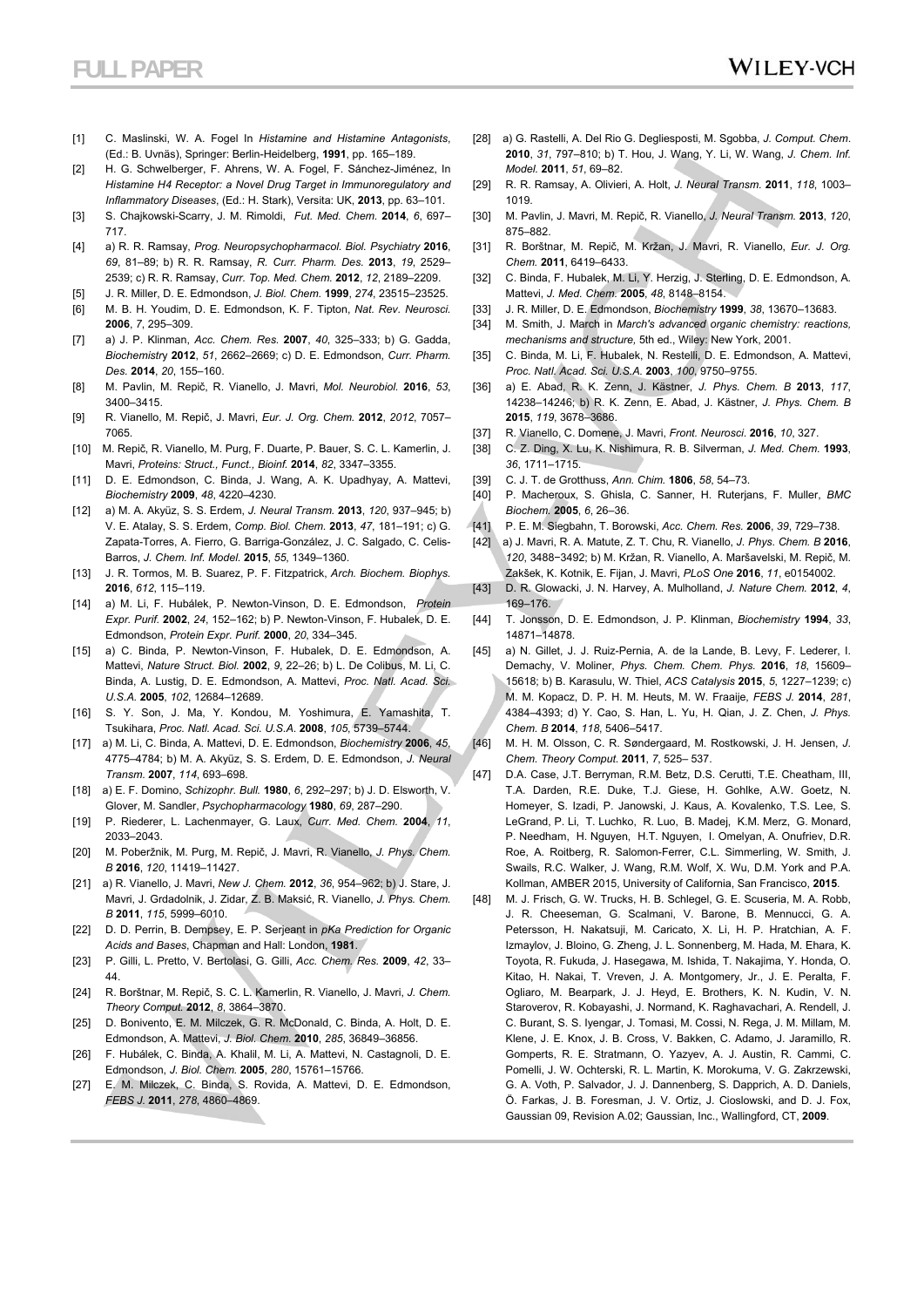- [49] a) T. Z. Jones, D. Balsa, M. Unzeta, R. R. Ramsay, *J. Neural Transm.* **2007**, *114*, 707–712; R. V. Dunn, K. R. Marshall, A. W. Munro, N. S. Scrutton, *FEBS J.* **2008**, *275*, 3850–3858.
- [50] G. A. Worth, W. G. Richards, *J. Am. Chem. Soc.* **1994**, *116*, 239–250.
- [51] J. P. Ryckaert, G. Ciccotti, H. J. Berendsen, *J. Comput. Phys.* **1977**, *23*, 327−341.
- [52] T. Darden, D. York, L. Pedersen, *J. Chem. Phys.* **1993**, *98*, 10089−10092.
- [53] B. R. III Miller, D. Jr McGee, J. M. Swails, N. Homeyer, H. Gohlke, A. E. Roitberg, *J. Chem. Theory Comput.* **2012**, *8*, 3314–3321.
- [54] G. G. Ferenczy In *Thermodynamics and Kinetics of Drug Binding*, (Eds.: G. M. Keserü, D. C. Swinney), Wiley: Weinheim, **2015**, pp. 37– 61.
- [55] A. Weis, K. Katebzadeh, P. Söderhjelm, I. Nilsson, U. Ryde, *J. Med. Chem.* **2006**, *49*, 6596–6606.
- [56] P. A. Kollman, I. Massova, C. Reyes, B. Kuhn, S. Huo, L. Chong, M. Lee, T. Lee, Y. Duan, W. Wang, O. Donini, P. Cieplak, J. Srinivasan, D. A. Case, T. E. Cheatham, *Acc. Chem. Res.* **2000**, *33*, 889–897.
- [57] D. Bashford, D. A. Case, *Annu. Rev. Phys. Chem.* **2000**, *51*, 129–152.
- [58] A. K. Tan, R. R. Ramsay, *Biochemistry* **1993**, *32*, 2137–2143.
- [59] M. Cossi, N. Rega, G. Scalmani, V. Barone, *J. Comput. Chem*. **2003**, *24*, 669–681.
- [60] a) G. C. Patton, P. Stenmark, D. R. Gollapalli, R. Sevastik, P. Kursula, S. Flodin, H. Schuler, C. T. Swales, H. Eklund, F. Himo, P. Nordlund, L. Hedstrom, *Nat. Chem. Biol.* **2011**, *7*, 950–958; b) P. E. M. Siegbahn, F. Himo, *WIREs Comput. Mol. Sci.* **2011**, *1*, 323–336.
- [61] a) G. Jindal, A. Warshel, *J. Phys. Chem. B* **2016**, *120*, 9913–9921; b) H. J. Kulik, J. Zhang, J. P. Klinman, T. J. Martínez, *J. Phys. Chem. B* **2016**, *120*, 11381–11394.
- [62] J. P. Foster, F. Weinhold, *J. Am. Chem. Soc.* **1980**, *102*, 7211–7218.